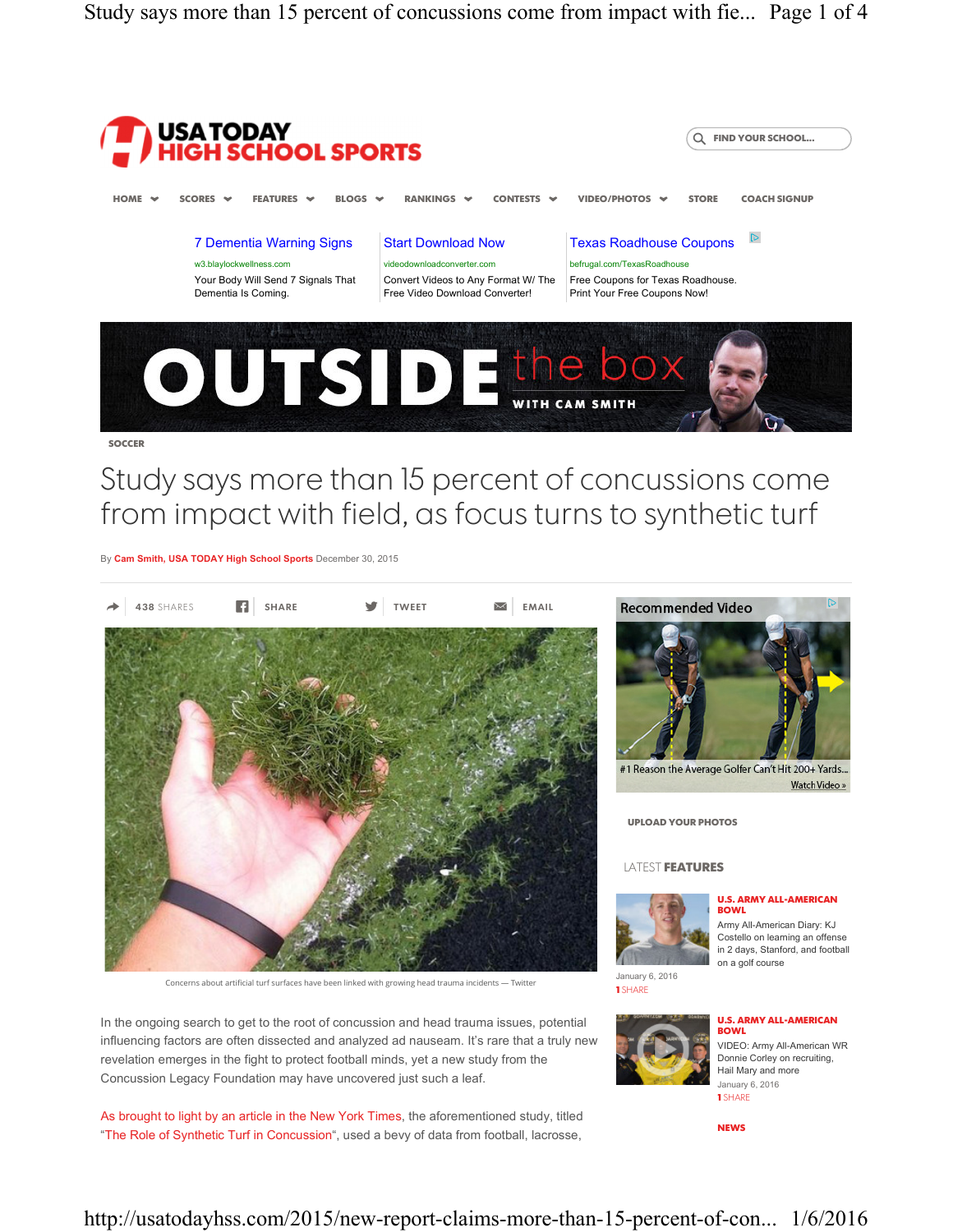## Study says more than 15 percent of concussions come from impact with fie... Page 2 of 4

soccer and other field sports to determine that 15.5 percent of concussions in high school sports occur when players hit their heads on the field. By comparison, one in seven concussions in the NFL occurs when the player's head hits the field.

The study urged groundskeepers and other officials to treat fields more regularly and responsibly as a critical step toward avoiding widespread head trauma.

"We have no national conversation on the technology underneath an athlete's feet," the authors wrote in their report. "Helmet technology is an area of great attention and investment, and surfaces deserve the same attention."

Critically, the spread of artificial turf is seen as a major contributing factor to increased incidents of brain trauma. The belief that artificial turf is a plug-and-play solution to field conditions may in fact be making head trauma more dangerous to all who compete in sports, particularly at the high school and youth levels.

"Artificial fields are still sold as maintenance-free — you put it down, you don't worry about it — but honestly, they're hardly being maintained at all," Dr. John Sorochan, co-director of the Center for Athletic Field Safety at the University of Tennessee, told the Times. "People put in the fields because they don't want to budget for it once they've got it."

That's a major issue for schools across the country, particularly as budget cuts eat into the ability to field teams at many schools in the first place, let alone provide additional upkeep for facilities.

In theory, the solution is simple: Use and take care of more athletic fields more responsibly and it may be possible to significantly eat into the number of head trauma incidents nationwide. Of course, that solution may be easier said than done, particularly with prominent artificial turf providers likely to solicit their own findings to run counter to those from the Concussion Legacy Foundation's.

In short, the battle over synthetic turf is just beginning.

artificial turf, football, lacrosse, New York Times, soccer, Outside The Box

RELATED NEWS

 $\rightarrow$  438 SHARES **F** SHARE **SHARE** TWEET  $\rightarrow$  EMAIL



NEWS Suspended Alabama wrestling powerhouse reinstated in time for state tournament January 6, 2016 1 SHARE

Report: Tenn. basketball program to cancel season amid

hazing charges

### **NEWS**



Longtime NJ coach Rick Mantz hired as Rutgers' football director of high school relations January 6, 2016 2 SHARES

### MOST POPULAR



Army All-American diary: Jacob Eason on leaving home, Georgia recruits and the rankings January 4, 2016 22 SHARES



Four-star WR prospect Cavin Ridley decommits from South Carolina 2 days after committing January 4, 2016 **98 SHARES** 



For Army All-American Devin Asiasi, the choice is offense over defense January 4, 2016 4 SHARES

Louisiana woman breaking barriers as referee for boys, girls basketball



Jerry Colangelo urges sports business students: 'Don't wait for someone to come for you … earn your spot" December 30, 2015 464 SHARES



MORE INFORMATION  $\triangleq$ 

Dr. Bennet Omalu of 'Concussion' fame: Don't let kids play football

NEWS Michigan schools adopt baseline

testing in pilot concussion program

NEWS Special report: How much high school football is too much?



NEWS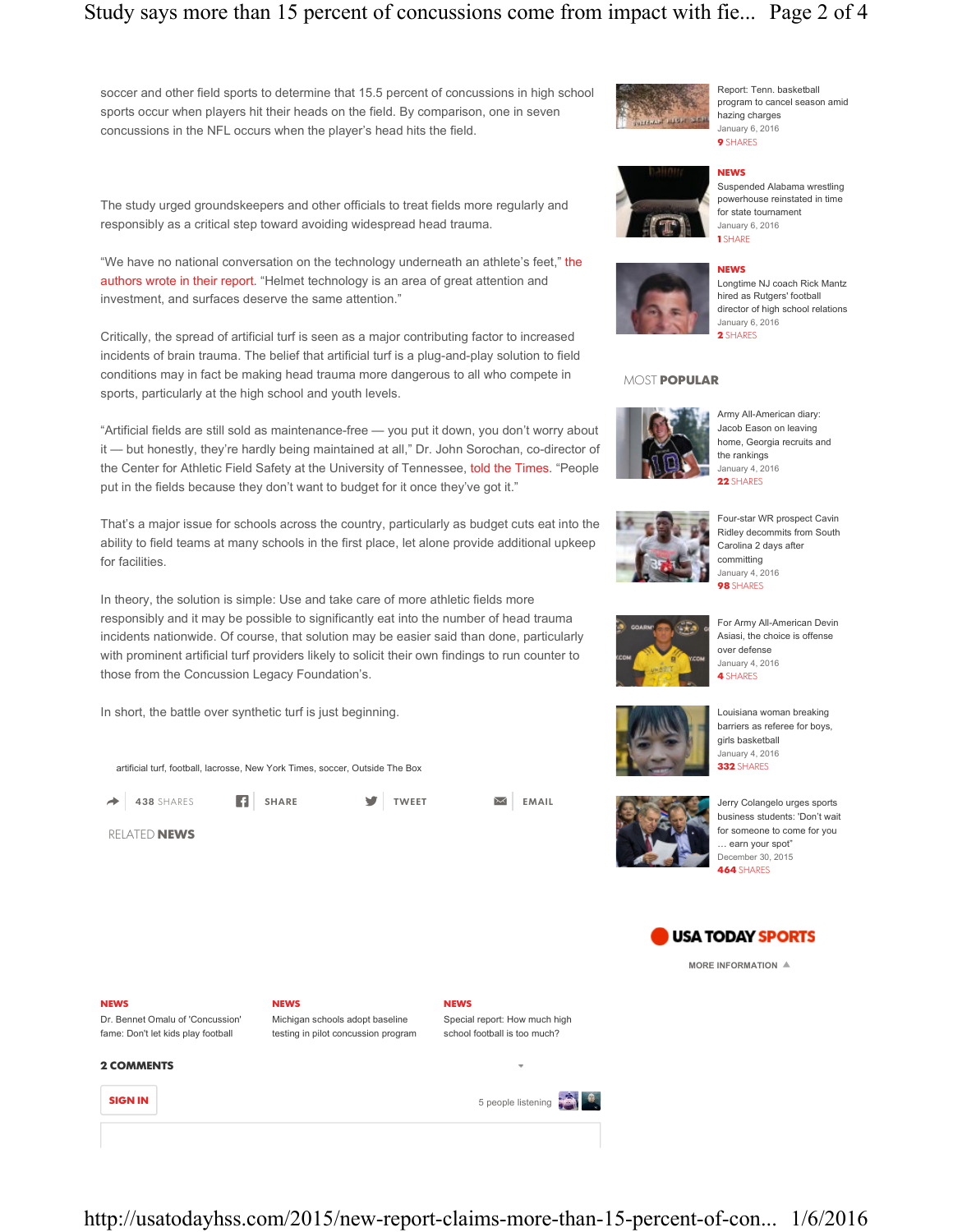

January 6, 2016 By: Cam Smith, USA TODAY High School Sports 1 SHARE